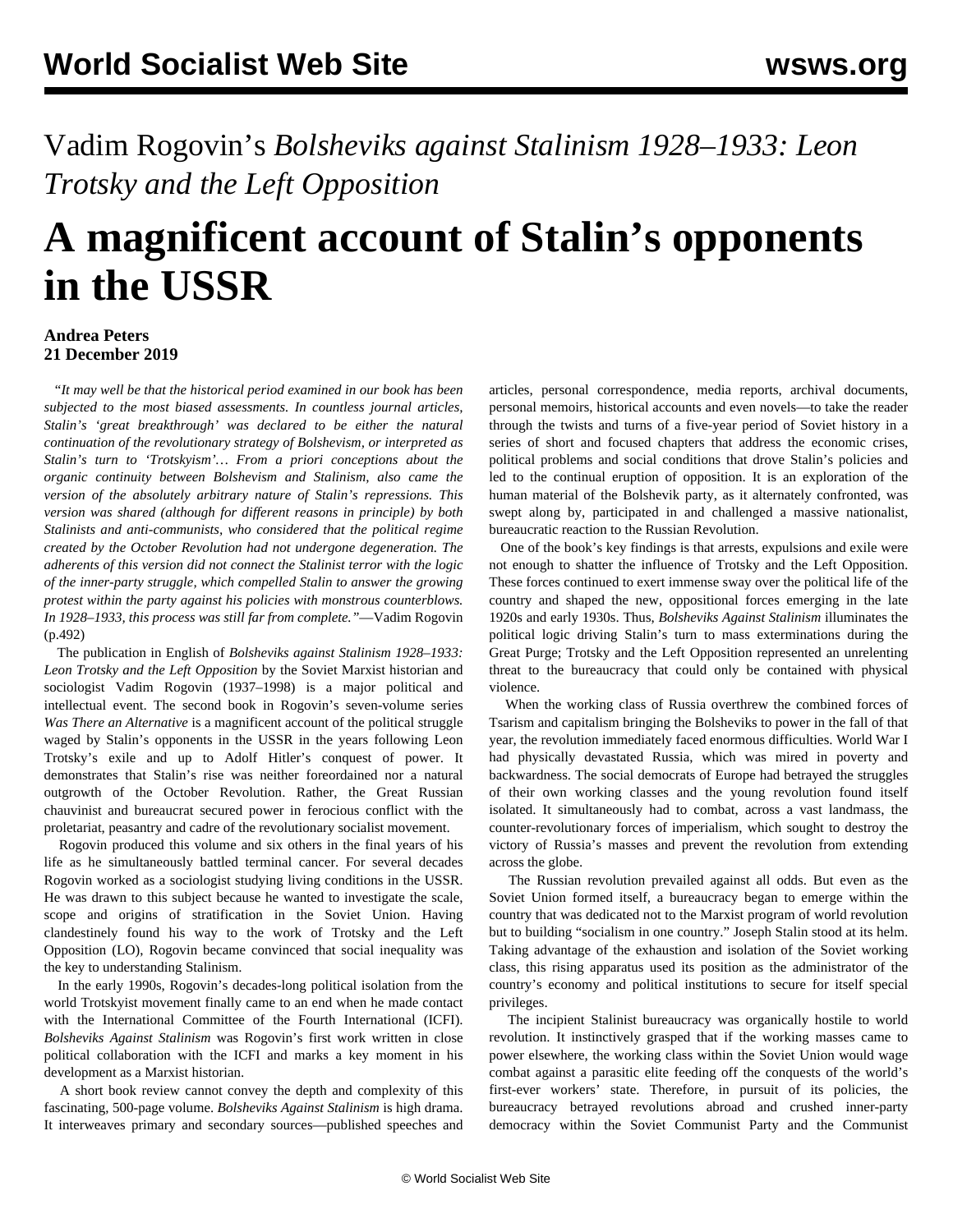International. In his last years Lenin anticipated the dangers posed by this bureaucratic tendency and fought against them. He was joined by Leon Trotsky, his co-leader of the Russian revolution. When Lenin was incapacitated by strokes in 1923 and finally died in 1924, Trotsky continued this struggle along with other members of the Bolshevik Party, forming the Left Opposition (LO) in 1923.

 Rogovin places Trotsky's writings and those published in the Left Opposition's *Bulletin of the Opposition* at the center of this volume, making clear that they are the key to unlocking the period's history. Articles, commentary and correspondence from Trotsky and the *Bulletin*, which were often written by oppositionists in the USSR working underground and then circulated in secret, contain remarkable insights into the character of Soviet society and outline a thoroughgoing critique of Stalinism. Of all the oppositional tendencies that emerged in the Soviet Union, it was only the "alternative of the Left Opposition"—as Rogovin characterizes it—that was capable of fundamentally challenging and defeating Stalinism.

 When *Bolsheviks Against Stalinism* was first published in Russian in 1993, the material covered in it would have been new to the Soviet reader. Trotsky had been removed from official annals of Soviet history. Rogovin's emphasis on the distinctiveness and importance of the Left Opposition was, and remains today, an open rebuke to the falsifiers of Soviet history of all political stripes. He was waging a battle against the powerful Communist Party bureaucracy and its supporters in the intelligentsia, who were—with the aid of historical falsification—restoring capitalism in the face of mounting social opposition.

 In 1989, for instance, a letter sent to Soviet leader Mikhail Gorbachev by a rank-and-file party member set off alarm bells. The ideology division of the Communist Party said the sentiments expressed in the letter were known to be "widespread (representative) among the working class." The letter writer described the Communist Party as made up of "opportunists," "elites" and bourgeois "born-againers." It called for the working class to "take matters into its own hands as the head of its own party" in order to lead a "class war." The same year, massive miners' strikes erupted in the country. Armed with the knowledge of their own history, Rogovin understood that the Soviet working class could be an unstoppable force.

 Leon Trotsky (1879-1940), was the co-leader of the 1917 Russian Revolution, socialist opponent of Joseph Stalin, founder of the Fourth International, and strategist of world socialist revolution.

 *Bolsheviks Against Stalinism* begins with the economic crisis of 1927 and the proceedings of the 15th Congress of the Communist Party, held in December of that year. The failure of the Stalin leadership to make changes to the New Economic Policy (NEP) led precisely to the problems predicted by the Left Opposition—a grain crisis, whereby peasants refused to part with their harvest because the cities were unable to produce goods needed on the countryside. NEP allowed for state-regulated production for profit in manufacturing and agriculture. The result was the emergence of well-to-do layers in the cities (NEPmen) and countryside (kulaks, in other words, better-off sections of the peasantry). While the policy kickstarted the economy, it proved unable to resolve the problems in the country's industrial sector, whose development lagged.

 The book describes how the Communist Party, under the leadership of Stalin and Bukharin, responded to the economic crisis by stepping up attacks on the Left Opposition with arrests and exile and a relentless campaign of denunciations. Being active in the Left Opposition had become not just grounds for expulsion from the party, but was illegal according to Article 58 of the criminal code. While the concept of "forced pressure on the kulaks" was first formulated in the lead-up to the 15th Congress by Bukharin, Rogovin notes that coming out of the Congress this was not official policy, which continued to be committed to the preservation of NEP.

But when the grain crisis exploded in early 1928 and famine threatened

the cities, the Politburo careened in the direction of "emergency measures" to force peasants to turn over their harvest. Rogovin argues that Stalin's direct involvement was decisive in driving forward the repressions. He issued orders that contravened the decisions of the party congress and Soviet law. The result was rising discontent in the countryside and metastasizing economic problems, which Stalin sought to blame on the excesses of local officials and the alleged sabotage of "bourgeois elements." Directives were issued in secret, as fear grew within the Stalin leadership that the Trotskyists, who had already been making a powerful critique of the emergency measures in the *Bulletin of the Opposition* and continued to have influence in party cells and workplaces, would gain from the regime's failures.

 This pattern of economic crises and wild improvisations, coupled with scapegoating of lower-level party officials and state administrators, gross violations of Soviet legality, the denunciation and repression of opponents, rule through secret decrees and violence aimed at key segments of the population, would repeat itself continually in the coming years, ultimately escalating into forced collectivization and mass purges.

 As 1929 unfolded, the Stalinist bureaucracy continued its efforts to stamp out opposition, with special divisions of the secret services established to search out "rightists" (those who advocated that restrictions on the market economy be loosened) and Trotskyists in party bodies and at scientific research and educational institutions. This corresponded with the shift from "emergency measures" to full-scale forced collectivization. In December 1929, using a formulation that had not previously been accepted by the party, Stalin called for "dekulakization."

 *Bolsheviks Against Stalinism* highlights the powerful critique made of forced collectivization and its inevitable consequences by Trotsky and the Left Opposition, and traces out the different stages of the "civil war" against the peasantry, documenting in detail the methods used, the violent responses of the villages, the desperate efforts of local party bodies to carry out reckless and impossible measures, the extraordinary human suffering that resulted—including famines in Ukraine and elsewhere that took the lives of millions—and the efforts by Stalin to cover up the state's crimes and blame the disaster on the peasants themselves, as well as underlings and political opponents.

 The volume investigates the toll exacted from the working masses due to collectivization and Stalin's frenzied drive for industrialization based on fantastical demands that the Soviet Union outstrip its own planned development targets. The spread of piecework, production speed-up, food rationing in the cities, growing wage inequality, punitive restrictions on labor turnover, all contributed to falling living conditions for masses of workers and a growing gap between them and the privileged bureaucrats allied to the Stalin regime. Addressing the social foundations of Stalinism, Rogovin rejects:

 … the favorite thesis of contemporary "democrats" that Stalin expressed the interest of new layers of the uneducated and depoliticized working class formed in the years of the first Five-Year Plan, and that the "lumpen who yearned for egalitarianism" had become the social base of support for Stalin's regime. In actuality, it was precisely on these new layers of the Soviet working class, making up its least skilled segment, that the burden of Stalin's repressive labor legislation fell particularly heavily, as it relentlessly toughened the sanctions for "violations of labor discipline." (p 283)

 One of the most remarkable chapters in the book, "The Social and Class Meaning of the 'Great Breakthrough,'" discusses the origins of Stalinism. Rogovin takes on the claims of those who argue that Stalinism emerged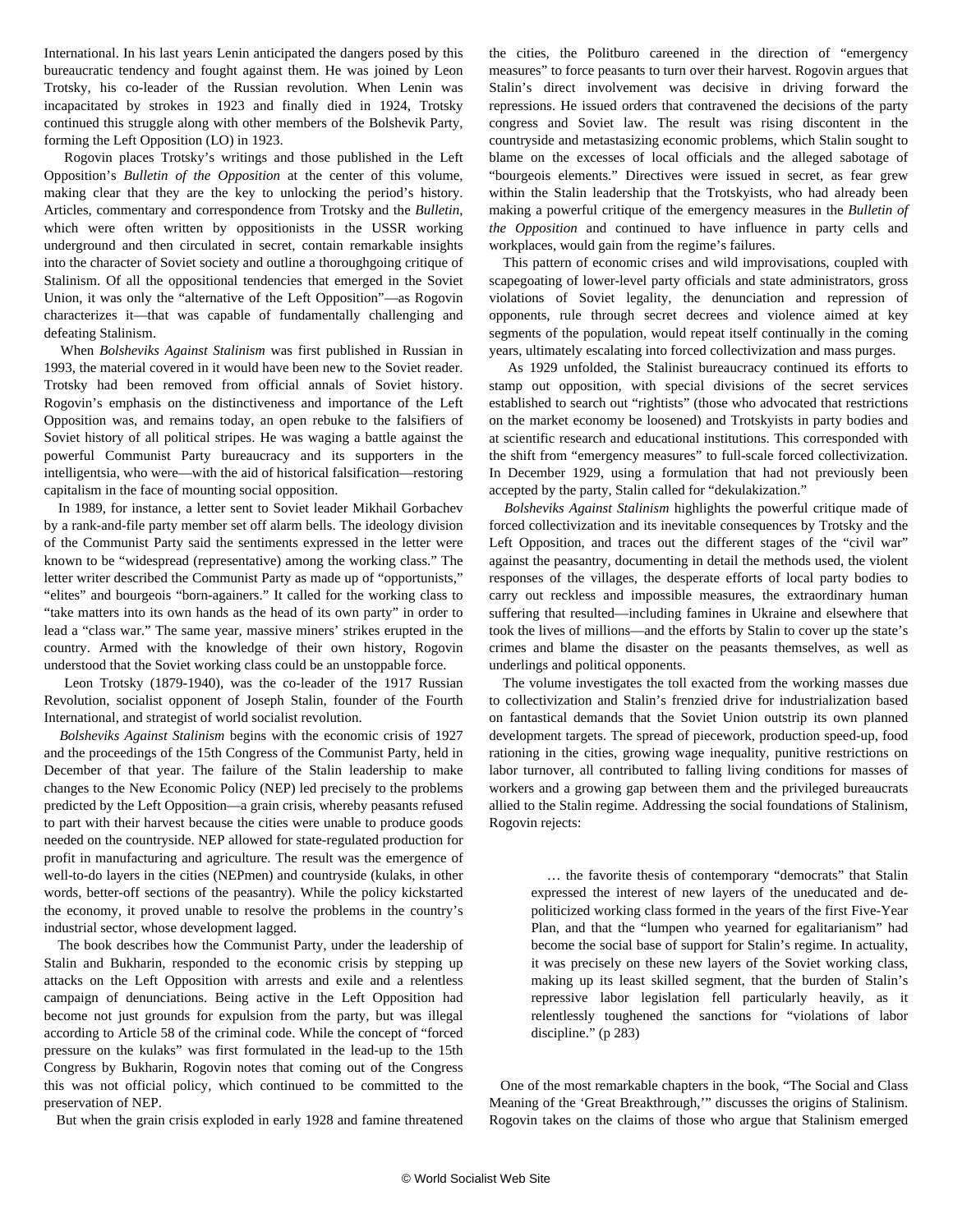solely in the aftermath of NEP, when rapid industrialization and forced collectivization took hold. He insists that the NEP actually laid the groundwork for a massive growth in the bureaucracy, as a huge administrative apparatus charged with overseeing distribution and managing class relations was necessary in order to regulate the market economy that had been legalized in cities and on the countryside. Stalin and his allies cultivated this burgeoning bureaucracy by ensuring its access to privileges. This was accompanied by a political and ideological attack on the principle of equality. While initially accommodating and encouraging the growth of well-to-do peasants in the villages and petty bourgeois layers in the cities, the bureaucracy ultimately came into sharp conflict with them, as the full-scale restoration of capitalism would have undermined its own power and privileges.

 The sharp twists and turns in official policy and their calamitous consequences, the extreme social tensions building in the country and the crushing of inner-party democracy called forth waves of discontent, criticism and opposition from within the Communist Party, even from those layers who had previously played a central role in purging the Left Opposition. At times, this took the form of organized efforts that raised the necessity of removing Stalin from power. Other times it manifested as hostile moods and views broadly pervasive in party bodies, workplaces and institutions.

 Rogovin introduces readers to Stalin's veteran opponents and those drawn into struggle during the five years covered in his book, excavating their political biographies. He characterizes in detail their political programs, assesses their strengths and weaknesses, considers their attitude to Trotskyism, and documents their political fates.

 In the recounting the history of the oppositional forces in the USSR, Nikolai Bukharin figures prominently in the book. An old Bolshevik, close comrade of Lenin's and "rightist" who had advocated the further extension of market relations, Bukharin had been Stalin's close ally in the suppression of the Trotskyists. By mid-July 1928, however, he was probing the possibility of an alliance with former oppositionists Kamenev and Zinoviev, who had recently renounced their criticisms and been brought back to Moscow. Kamenev described Bukharin's views as ones of "absolute hatred" and "absolute rupture" with Stalin, combined with hysteria. Rogovin notes, "[He] had no precise and consistent political program or clear idea about what methods to use in fighting against Stalin. He was in a panic and in the grip of conflicting moods that followed one after the other." (p. 59)

 Over the course of the subsequent five years, Bukharin would repeatedly raise stinging rebukes of Stalin's policies, methods and distortions of socialist theory, but prove unable to mount any consistent and principled fight. He vacillated, acting at times as a slavish supporter of Stalin and toeing the party line. All the while he sought allies, engaged in political skullduggery and draped his criticisms of Stalin in the mantle of anti-Trotskyism. None of this worked to his advantage. The charge of "enemy of the people" was first directed against Bukharin and he was persecuted as a "right deviationist." Rogovin's analysis of the political history of the "right opposition," why there was no "right-left" oppositional bloc and Bukharin's unraveling is detailed and compelling.

 The political blows Stalin delivered against his opponents did not, however, resolve any of the crises that gripped the Soviet Union. Opposition to his rule continued to emerge, from both old and new quarters, and even among those routed by Stalin, expelled from the party, demoted, arrested and exiled. The reader will learn about these oppositional tendencies, the figures involved, their demands, their documents, their efforts to establish contact with one another, their origins in different layers of society, their attitude toward the Left Opposition and how the Stalinist apparatus sought to handle them.

 In September 1930, for instance, workers from Podolsk met with representatives from Moscow's largest factories and sent a letter to three leading Bolsheviks in which they denounced "Stalin's unrestrained, autocratic rule" and threatened an appeal to the masses. Around the same time, an oppositional group formed around Sergei Syrtsov, a leading party and state official, and drew in other top figures in a self-declared "rightultraleft bloc," which was in contact with political figures extremely close to Stalin. In 1932, the Union of Marxist-Leninists, organized by M.N. Riutin and V.N. Kaiurov, produced a lengthy document, "Stalin and the Crisis of Proletarian Dictatorship." Rogovin uses the Riutin platform throughout the book and makes a careful analysis of the political character of the document, considering what it expressed about the outlook of the forces marshaling against Stalin and their attitudes towards the Left Opposition.

 *Bolsheviks against Stalinism* makes clear that Stalinism was in constant political crisis, as the growth of the bureaucracy, the strangling of Soviet democracy, the intense exploitation of the working class and the war against the peasantry came into conflict with the Soviet Union's revolutionary socialist traditions and cadre. Rogovin writes:

 Stalin's familiarity with the "Riutin platform"; with letters from the USSR published in the *Bulletin of the Opposition*; with investigative materials and agents' reports from the GPU, recording the activity and moods of old and new opposition groups—all this showed that not only many former oppositionists were sharply against his policy, but even many communists who had not participated in the 1920s in any oppositions, and who had voted "unanimously" at official party meetings. (p. 424)

 Not even the mass purges during this period, which saw 800,000 people driven out of the Communist Party, could stabilize the regime. The Left Opposition, working in exile, fought to establish contact with oppositional tendencies developing inside the USSR. The stage was set for the Great Terror, which Rogovin deals with in his subsequent volumes in the series.

 The book also contains a fascinating discussion of the agenda that drove the post-Stalin rehabilitations of Stalin's victims during Khrushchev's reign and later. While certain truths were admitted, new falsifications were developed in order to deny that there existed genuine opponents of Stalin and a fundamental alternative to his rule. One of the most interesting features of this volume is Rogovin's ability to explain to the reader the contemporary political and historiographical debates surrounding Soviet history.

For instance, Rogovin writes:

 At the end of the 1980s, the majority of works devoted to a critique of Stalinism paid attention to its extremely cruel repressive side, but did not reveal its common, everyday appearance, expressed in striking social contrasts…The bearer of these tendencies wished that the result of "perestroika" would be a society with social differentiation that would be just as strong as it was under Stalin, but that would avoid Stalin's repressive measures…The ideological and psychological heritage of Stalinism was deeply rooted in the consciousness of those who, in the years of stagnation and "perestroika," were inclined to cultivate moods of elitism, clannishness, and a caste mentality that had been widespread in Stalin's time. (p. 296)

 The final chapters of *Bolsheviks against Stalinism* deal with Hitler's coming to power in Germany, the responsibility of the Stalinist bureaucracy for this crime, and the response of the Left Opposition.